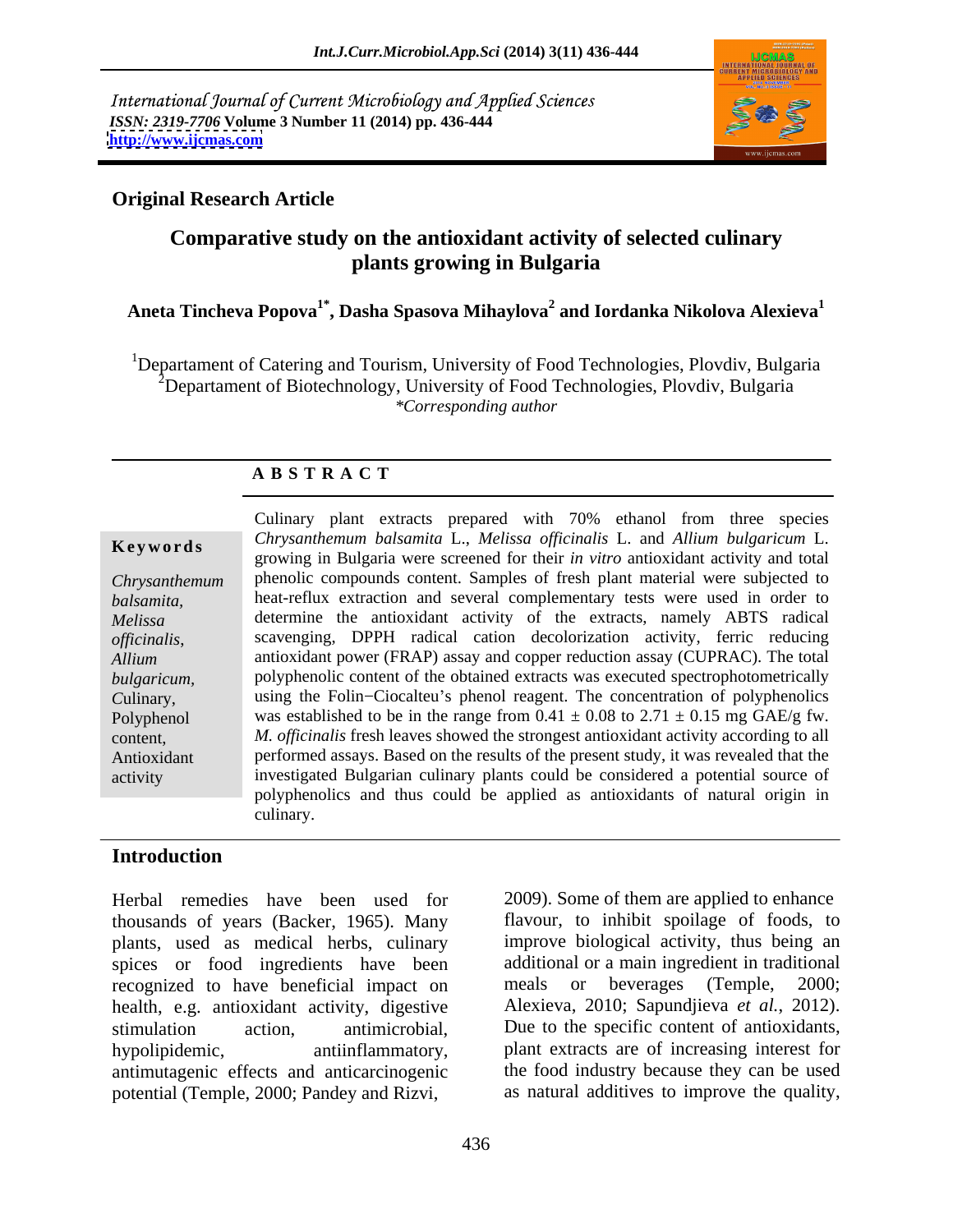nutritional value and healthy potential of food. The antioxidant activity of plants depends on the type, quality, part (leaves,

assessing their benefits using contemporary scientific analysis methods. A common herb, lemon balm (Melissa

*Asteraceae* family. It is a large perennial plant of Asian origin with yellow flowers, grown in Europe and Asia since the Middle (12.56%), germacrene B (5.23%), Dukic et al., 2004; Hedges and Lister, benzaldehyde (4.64%) ethylbenzene 2007). According to the Tinmaz et al. (2001) flavouring agent (Alexieva, 2010). beginning of blooming. The main

*Allium bulgaricum* (*Nectaroscordum siculum* Lindl. *Nectaroscordum siculum* ssp. *bulgaricum* (Janka) Stearn; *Allium* s.*ursium* var. Dioscoridis) is a plant from the family Successful determination of biologically of Amaryllidaceae, subfamily Allioideae, active compounds from plant material is

stalk, flower and seeds) of the plant, location Vladimirov, 2010). In Bulgaria the plant can of habitat, climatic conditions, soil be found along the Black sea costal area characteristics, etc. Extraction method and Strandja region, in the Eastern Sredna Gora solvent agent (water, alcohol, etc.) are also and in some areas of the Central and Eastern important factors, considerably effecting Stara Planina (Ozhatay, 2002; Radanova, plant antioxidants capacity (Stoilova *et al*., 2007; Maizura *et al*., 2011; Petkova *et al*., 2012; Vrancheva *et al*., 2012). Taking into account the increasing demand characterized by a powerful and heavy for natural ingredients that might be used as specific smell. It is poorly known in the food additives, components of functional other countries as a medical plant or as a foods and for other applications culinary spice. It is more famous for the (pharmaceutical, cosmetic, etc.), it is flowers in the gardens, than for its healing or reasonable to revise the local plants by flavouring properties. Traditionally it is used Costmary (*Chrysanthemum balsamita* L.) is northern Africa, Caucasus and northern Iran a medicinal plant, belonging to the (Meftahizade *et al*., 2010) and used to give a Ages (Bylaite et al., 2000). This plant has a disorders, nervousness and rheumatisms hairy stem, complete shiny leaves, highly (Mimica-Dukic *et al*., 2004). Like many branched from the base and 70 120 cm herbs, the essential oil of lemon balm height (Nickavar *et al*., 2003; (*Melissa of icinalis*), which is rich in Hassanpouraghdam *et al*., 2008). It has a aldehydes and terpenic alcohols (Robeiro *et*  characteristic odor due to its volatile oil *al*., 2004), is reported to have anti-microbial constituents. The main compounds (above properties as well as a strong protective  $3\%$ ) are: carvone (47.81%),  $\alpha$ -thujone ability against lipid peroxidation (Mimica-(3.96%) and germacrene D (3.13%)*.* In the the highest essential oil ratio (0.14 %) is traditional cuisine it is mainly used as a obtained from the plants, cut in the Bulgaria, Caucas, Moldova, Romania, Turkey, Sicily and Malta (Hardalova *et al*., 1994; Saukel et al., 2003; Petrova and  $2006$ ). The local name is "samardala" or Bulgarian honey garlic". Allium *bulgaricum* (samardala) is a glabrous plant, 50 100 (150) cm high. The plant is in salads or cooked meals (Alexieva, 2010). A common herb, lemon balm (*Melissa officinalis*) is native to southern Europe and citrus flavor and aroma to foods and beverages. It has also been used as an herbal medicine to treat headaches, gastrointestinal Dukic *et al*., 2004; Hedges and Lister, 2007). According to the Tinmaz et al. (2001) beginning of blooming. The main components in the top part of the plant are 39% citronellal, 33% citral (citronellol,

*Allium* species. It is reported to grow in largely dependent on the type of solvent

linalool) and 2% geranial.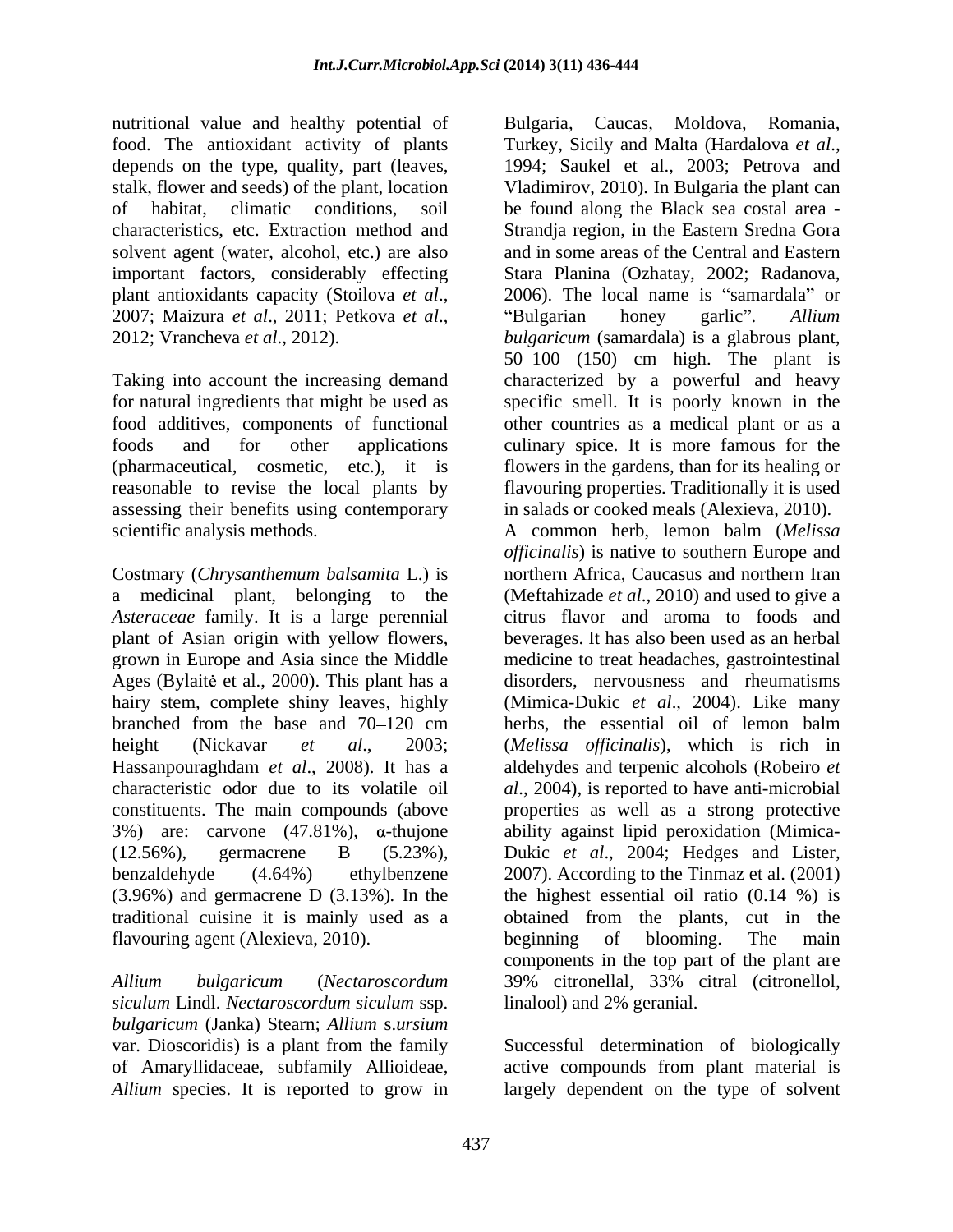used in the extraction procedure. Organic solvents such as ethanol, acetone, and is the most commonly used organic solvent the final products can be safely used internally by consumers of herbal extracts

Additionally, the bioactivity of plant extracts depends on the water and ethanol concentration used in the extraction process (Ganora, 2008). Although a great amount of The total polyphenol content was analyzed research has been performed to determine using the Folin-Ciocalteu method of Kujala the antibacterial activity of medicinal plants, et al. (2000) with some modifications. Each optimal extraction of bioactive compounds sample (1 ml) was mixed with 5 ml of Folin has not been well established for most Ciocalteu phenol reagent and 4 ml of 7.5 % plants. Therefore, to maximize the recovery  $Na_2CO_3$ . The mixture was vortexed well and of plant antimicrobials for human left for 5 min at 50°C. After incubation, the consumption, establishing optimal and absorbance was measured at 765 nm. The specific extraction condition using binary TPC in the extracts was expressed as mg solvent system of ethanol and water is gallic acid equivalent (GAE) per g fresh important (Wendakoon *et al*., 2012; Ivanov *et al*., 2014).

The aim of the present study was to establish the antioxidant potential and total **DPPH radical scavenging activity** polyphenolic content of herbs traditionally

*Chrysanthemum balsamita* L., *Melissa officinalis* L. and *Allium bulgaricum* L. were collected from their natural habitat in spring 2013, Bulgaria. The fresh plant material was cleaned and cut into pieces.

## **Preparation of plant extract**

methanol are often used to extract bioactive For each herb, separate samples of 0.5 g compounds (Eloff, 1998). Ethanol, however, were placed in a round bottom flask and by herbal medicine manufacturers because 30 ml (1:20 v/v) of 70% ethanol (v/v) in a (Low Dog, 2009). were stored at 4°C without adding any were subjected to heat-reflux extraction with water bath for 30 minutes. The final extracts were filtered with a Buchner funnel and preservatives until use.

## **Total phenolic content (TPC)**

Ciocalteu phenol reagent and 4 ml of 7.5 % weight (fw).

### **Antioxidant capacity evaluation**

used in culinary technology in Bulgaria The ability of the extracts to donate an (*Chrysanthemum balsamita* L., *Melissa*  electron and scavenge DPPH radical was *officinalis* L. and *Allium bulgaricum* L.) in determined by the slightly modified method order to compare their activity and thus to of Brand-Williams et al. (1995). Freshly evaluate the benefits of their application in prepared  $4x10^{-4}$  mol methanolic solution of healthier and more nutritious recipes. DPPH was mixed with the samples in a **Materials and Methods** measured at 517 nm. The DPPH radical **Plant material collection Example 1 Concentration of the concentration of Trolox** ratio of  $2:0.5$  (v/v). The light absorption was scavenging activity was presented as a Trolox equivalent antioxidant capacity (TEAC) and was defined as the concentration of Trolox having equivalent AOA expressed as the  $\mu$ mol TE/g fw.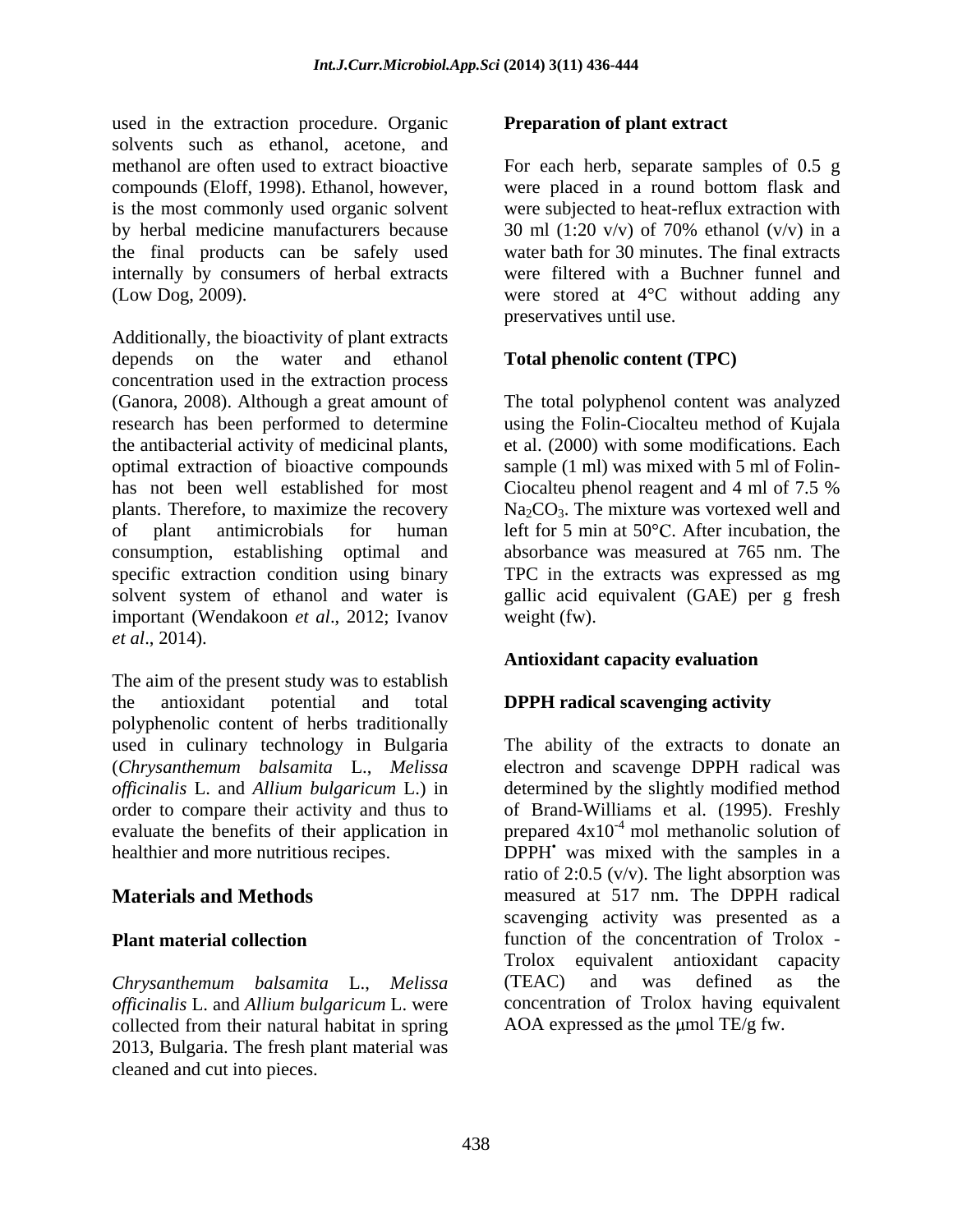The radicals scavenging activity of the total antioxidant capacity of extracts was extracts against radical cation  $(ABTS^*)$  was estimated according to a previously reported procedure with some modifications [Re et al., 1999). Briefly, ABTS was dissolved in water to a 7 mM concentration. ABTS All measurements were carried out in radical cation (ABTS<sup>\*+</sup>) was produced by triplicates. The results were expressed as reacting ABTS stock solution with 2.45 mM arean  $\pm$  SD and statistically analyzed using potassium persulfate (final concentration) and allowing the mixture to stand in the dark at room temperature for  $12-16$  h before use. Results and Discussion Afterward, the ABTS<sup>\*+</sup> solution was diluted solution was diluted solution was diluted by  $\mathcal{L}$ with ethanol to an absorbance of  $0.7\pm0.02$  at 734 nm and equilibrated at 30°C. After the addition of 1.0 mL of diluted ABTS<sup>\*+</sup> solution to 10 mL of samples, the contribute to the quality and nutritional absorbance reading was taken at 30°C after value in terms of modifying color, taste, 6 min. The results were expressed as TEAC

The FRAP assay was carried out according to the procedure of Benzie et al., (1999) with plant extracts using the Folin-Ciocalteu's slight modification. The FRAP reagent was prepared fresh daily and was warmed to  $37^{\circ}$ C prior to use. 150 µl of plant extracts were allowed to react with 2850 µl of the were allowed to react with  $2850 \mu l$  of the polyphenols was measured by the ethanol FRAP reagent for 4 min at  $37^{\circ}$ C and the extract of *M. officinalis*, while the lowest absorbance was recorded at 593 nm. The

The CUPRAC assay was carried out according to the procedure of Ak and Gülcin (2008). To a test tube were added 1 ml of CuCl<sub>2</sub> solution  $(1.0 \times 10^{-2} M)$ , 1 ml of<br>neocuproine methanolic solution  $(7.5 \times 10^{-3} M)$ , and 1 ml NH<sub>4</sub>Ac buffer  $2013b$ ). Wojdyło et al. (2007) established solution ( $pH$  7.0), and mixed; 0.1 ml of herbal extract (sample) followed by 1 ml of water were added (total volume  $= 4.1$  ml), and mixed well. Absorbance against a

**ABTS radical scavenging assay** reagent blank was measured at 450 nm after ) was expressed as  $\mu$ M TE/g fw. reagent blank was measured at 450 nm after 30 min. Trolox was used as standard and

## **Statistical analysis**

All measurements were carried out in mean  $\pm$  SD and statistically analyzed using MS-Excel software.

## **Results and Discussion**

## **Total phenolic content**

value (µmol TE/g fw). health beneficial effects (Vaya *et al.*, 1997). **Ferric-reducing antioxidant power** presence in extracts of natural origin is an **(FRAP) assay** It is well-known that phenolic compounds aroma, and flavor and also in providing Therefore, the establishment of their important matter.

results were expressed as  $\mu$ M TE/g fw. extract. The total phenolic content in the examined reagent was evaluated to be in range from  $0.41 \pm 0.08$  to  $2.71 \pm 0.15$  mg GAE/g fw (Table 1). The highest concentration of values were measured in the *A. bulgaricum* extract.

**Copper reduction (CUPRAC) assay**  In comparison, Alexieva et al. (2013a)  $^{2}$ M), 1 ml of  $^{2}$  mg GAE/g fw polyphenolic content after 15 solution min of thermal treatment (Alexieva *et al.*, reported for water extract of *C. balsamita* after 15 min of thermal treatment 0.60 mg GAE/g fw. On the other hand the *A. bulgaricum* decoct was evaluated with 0.67 min of thermal treatment (Alexieva *et al.*, 2013b). Wojdyło et al. (2007) established  $13.2 \pm 0.13$  mg GAE/100 g dry weight, corresponding to 0.132 mg GAE/g dry weight for *M. officinalis* extract.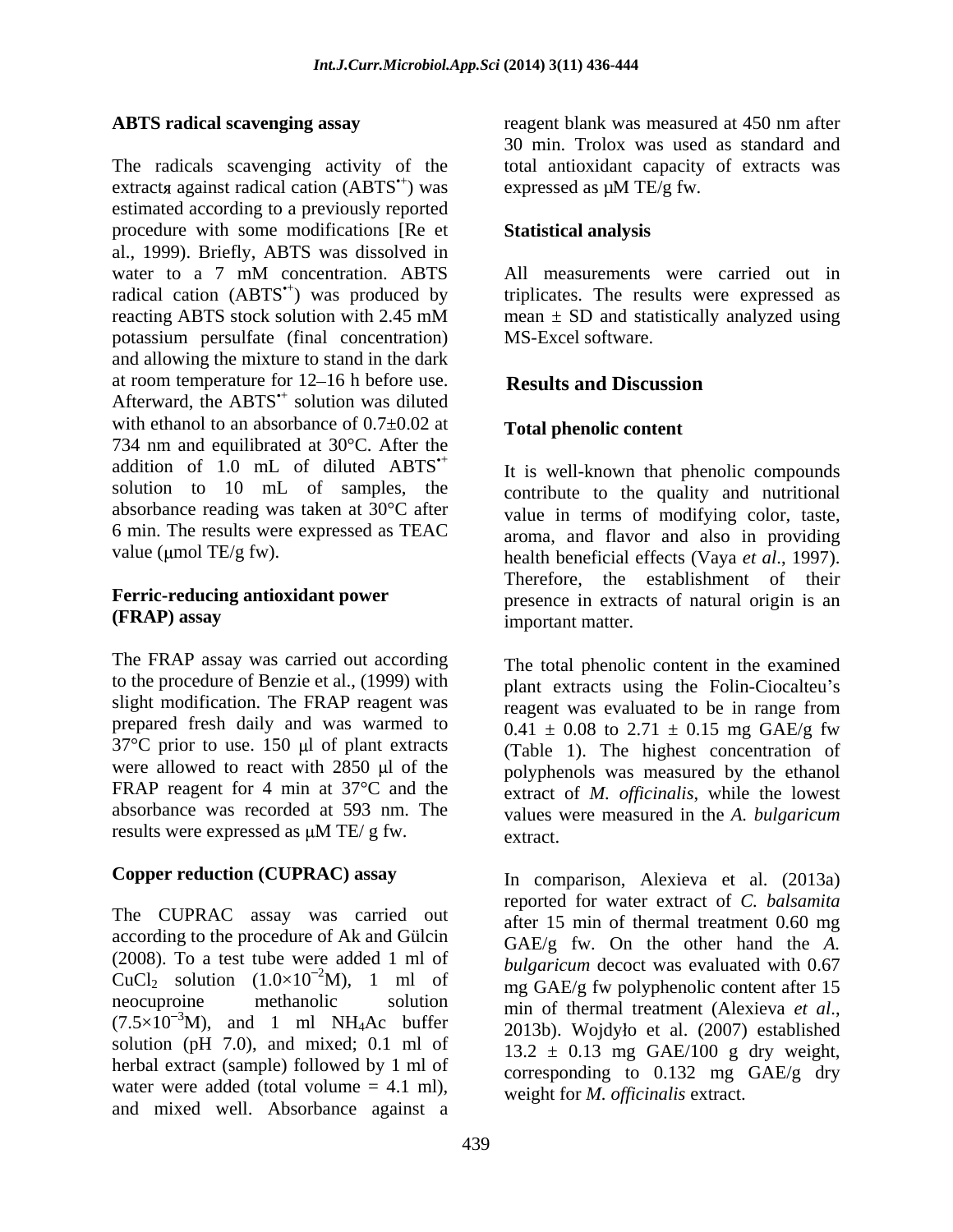However, among the three investigated officinalis extract  $(36.54 \pm 0.37 \mu M)$  TE/g plants in this research, *M. officinalis* is the fw); while the lowest was detected in the *A*. most studied one and in the literature there *bulgaricum* extract  $(5.80 \pm 0.25 \mu M)$  TE/g are results for comparing. The *A.* fw). The *C. balsamita* extract showed *bulgaricum* and *C. balsamita* are less moderate values  $(11.61 \pm 0.25 \mu M)$  TE/g investigated plant species. *C. balsamita* is relatively poorly known and studied; accordance with the polyphenolic content therefore comparison is difficult to be made.

Plants have been traditionally used for the the simplicity of the assay was also applied treatment and prophylaxis of different disorders. The protection has often been attributed to plant antioxidants such as values were found to be  $31.17 \pm 0.13 \mu M$ polyphenols and vitamins C, E,  $\beta$ -carotene TE/g fw (Table 2). Thus the ethanol extract (Prior, 2003). Polyphenols are the most of *M. of icinalis* definitely affirmed with the abundant antioxidants in the diet. Their total highest antioxidant activity compared the dietary intake could be as high as  $1 \text{ g}/\text{day}$ , other. The lowest values were estimated by which is much higher than that of all other classes of phytochemicals and known  $d$ ietary antioxidants – about 10 times higher than the intake of vitamin C and 100 times The ferric reducing ability of plasma higher than the intakes of vitamin E and (FRAP) method is used for the assay of carotenoids (Scalbert *et al*., 2005). antioxidants in botanicals. The reaction

two stable radicals DPPH' and ABTS<sup>\*+</sup> were conducted. In addition the ferric reducing  $1.6 \mu M TE/g$  fw. The *M. officinalis* showed antioxidant power (FRAP) and copper reduction (CUPRAC) assays were also performed. The results were expressed as The CUPRAC assay is based on the

The reducing ability of the extracts (reducing agents) in a sample. The radical cation, ABTS<sup>\*+</sup>, which is intensely colored, and AOC is measured as the ability of test compounds to decrease the color reacting directly with the  $ABTS^+$  radical (Prior *et al*., 2005). Significant radical of the studied plants. In comparison, scavenging activity was evident in the *M.*  Nikolova and Dzhurmanski (2009) reported

*officinalis* extract (36.54 ± 0.37 µM TE/g *bulgaricum* extract (5.80 ± 0.25 µM TE/g moderate values  $(11.61 \pm 0.25 \mu \text{M} \text{ TE/g})$ fw). All the results obtained were in

**Antioxidant activity (AOA)** The DPPH assay as commonly used for fast establishment.<br>The DPPH assay as commonly used for fast evaluation of the antioxidant capacity due to in the present investigation. The obtained results were reported in Table 1. The highest values were found to be  $31.17 \pm 0.13 \mu M$ the extract of *A. bulgaricum* leaves-  $4.77 \pm$  $0.88 \mu M$  TE/g fw.

In order to investigate the AOA of the s-triazine (TPTZ) to a colored product. The studied plants extracts, experiments with results of the investigated plant extracts measures reduction of ferric 2,4,6-tripyridyl were in range from 7.16  $\pm$  0.06 to 21.05  $\pm$ 1.6 μM TE/g fw. The *M. officinalis* showed

TEAC-value (Table 2). TEAC-value (Table 2). according the ABTS assay ranged from 5.80 established in this study results ranged from  $\pm$  0.25 to 36.54  $\pm$  0.37 µM TE/g fw (Table 7.70  $\pm$  0.14 to 50.50  $\pm$ 1.39 µM TE/g fw, as 2). In this assay, ABTS is oxidized by the best value was measured by *M.*  peroxyl radicals or other oxidants to its *officinalis* extract in accordance with the , which is intensely other conducted assays (Table 2). the highest antioxidant activity (Table 2).<br>The CUPRAC assay is based on the combined action of all antioxidants (reducing agents) in a sample.  $7.70 \pm 0.14$  to  $50.50 \pm 1.39$  µM TE/g fw, as

radical in order to evaluate the antioxidant activity Several other studies have been carried out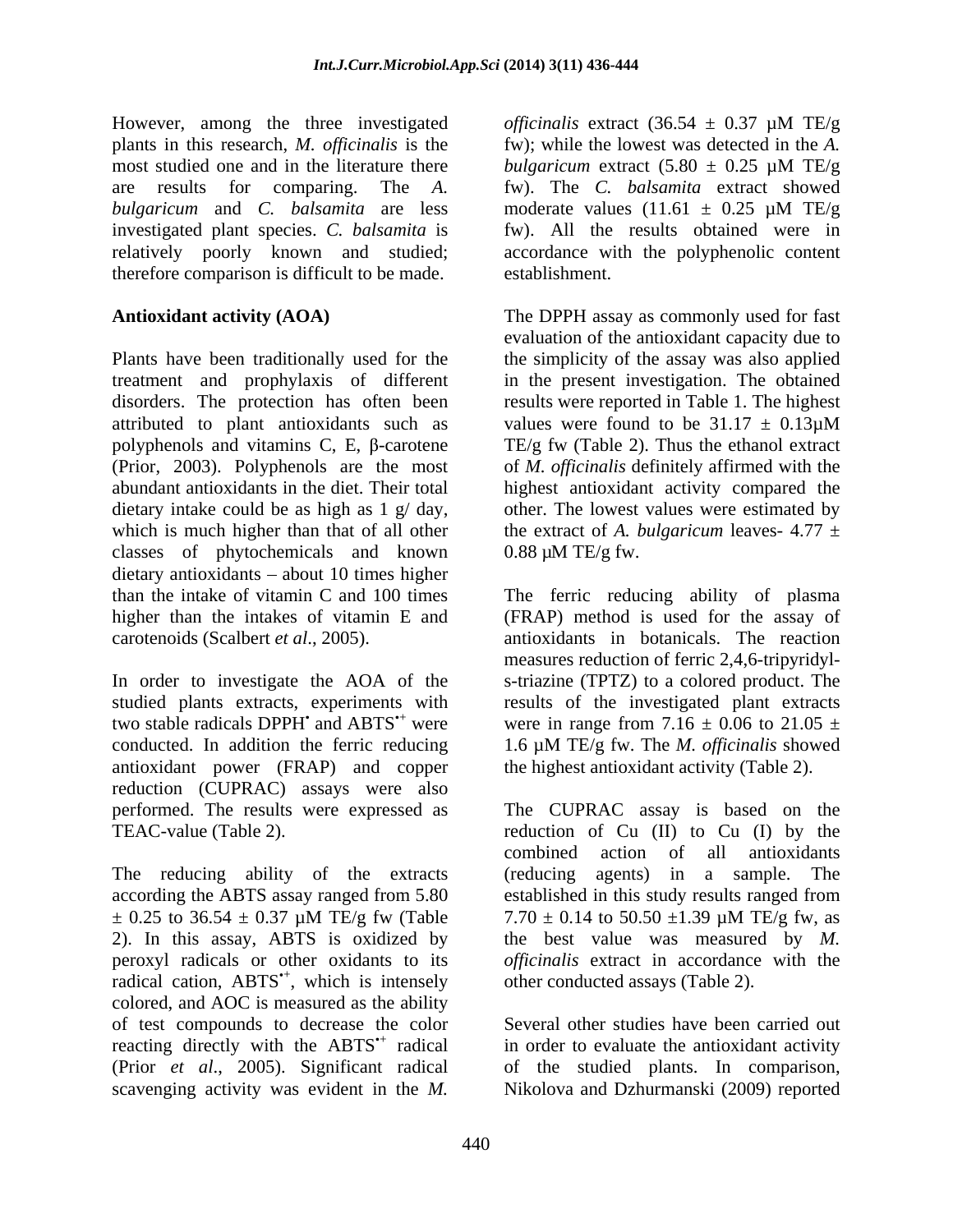growing in Bulgaria according the DPPH assay IC50 value of  $42.73 \mu g/ml$ . Koksal et al. (2011) estimated the following IC50 value results for a methanol extract of *M. officinalis* growing in Turkey - 202.7 µg/ml. The TEACFRAP value of *A. bulgaricum* decoct was established to be  $6.06 \mu MTE/g$ TEACCUPRAC value of *C. balsamita* water extract was assessed by Alexieva et al. (2013b) on 5.93  $\mu$ MTE/g FW. However, comparing their results with the reported in the present study the differences could be

for a methanol extract of *C. balsamita* due to the origin country, season of harvesting and the method of extraction.

FW by Alexieva et al.  $(2013a)$  and the  $\frac{1}{2}$  different levels. However, M, officialisms In brief, the present study proved that the studied plants can be a suitable culinary ingredient which could help prevent many stress related negative effects on the human body. All investigated extracts possessed free radical-scavenging activity, but at different levels. However, *M. officinalis* was revealed as the most promising source of substances with antiradical activity.

**Table.1** Total phenolic content (mg GAE/g fw) of ethanol extracts from culinary plants growing in Bulgaria

| <b>Plant ethanol</b> | <b>Total phenolic content</b>      |
|----------------------|------------------------------------|
| extract              |                                    |
| A. bulgaricum        | $0.41 \pm 0.08$                    |
| C. balsamita         | $0.89 \pm 0.12$<br>$2.71 \pm 0.15$ |
| M. officinalis       |                                    |

**Table.2** Antioxidant activity of ethanol extracts from culinary plants growing in Bulgaria  $(\mu M TE/g f w)$ 

| Plant ethanol<br>EAC <sub>DPPH</sub> TEAC <sub>ABTS</sub> TEAC <sub>FRAP</sub> TEAC <sub>CUPRAC</sub><br>TEAC <sub>FRAP</sub> TEAC <sub>CUPRAC</sub> |  |  |
|------------------------------------------------------------------------------------------------------------------------------------------------------|--|--|
|                                                                                                                                                      |  |  |
| A. bulgaricum $4.77 \pm 0.88$ $5.80 \pm 0.25$ $7.16 \pm 0.06$ $7.70 \pm 0.14$                                                                        |  |  |
| C. balsamita $10.16 \pm 0.27$ $11.61 \pm 0.25$ $17.43 \pm 1.1$ $17.99 \pm 0.4$                                                                       |  |  |
| <i>M. officinalis</i> $31.17 \pm 0.13$ $36.54 \pm 0.37$ $21.05 \pm 1.6$ $50.50 \pm 1.39$                                                             |  |  |

### **References**

- Ak, T., Gülcin, I. 2008. Antioxidant and radical scavenging properties of
- Alexieva, I. 2010. Traditional Bulgarian
- Alexieva, I., Mihaylova, D., and Popova, antioxidant capacity of aqueous UFT, LX, Pp. 826–831.

extracts of fresh *Chrysanthemum balsamita* L. leaves growing in

curcumin. *Chem. Biol. Interact*., 174: Alexieva, I., Mihaylova, D., Popova, A. 27 37. 2013b. Evaluation of the antioxidant cuisine, BaSe Food Report. Samardala (Allium bulgaricum L.) A. 2013a. Evaluation of the and technologies, Scientific works of capacity of aqueous extracts of fresh samardala (*Allium bulgaricum* L.) leaves. Food Science, Engineering UFT, LX, Pp. 826–831.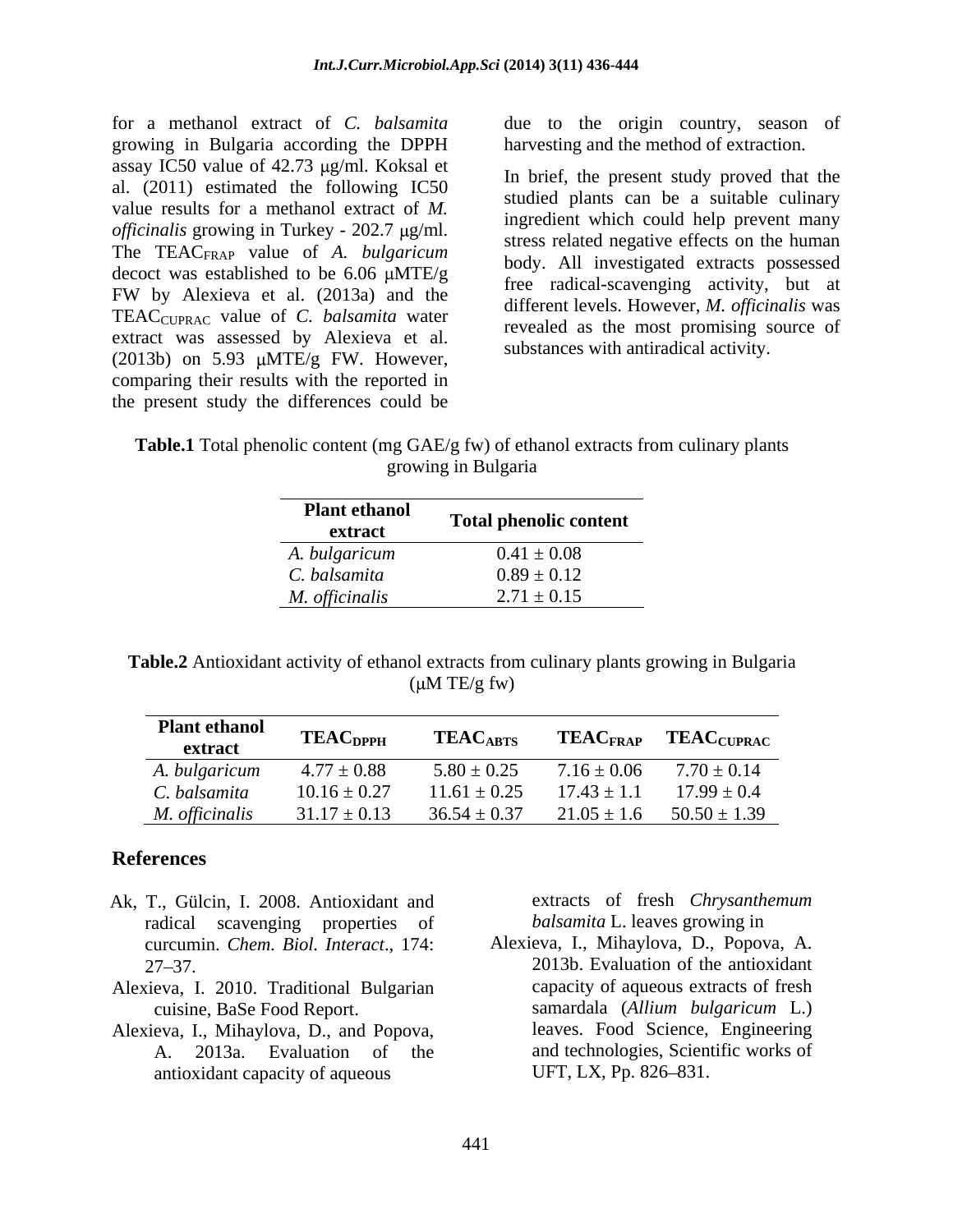- Backer, H.G. 1965. Plant and civilization. Inc. Belmont, California. Pp. 145– 12(3): 26–35.
- Benzie, F.F., Wai, Y., Strain, J.J. 1999. concentration. *J. Nutr. Biochem*., 10:
- Brand-Williams, W., Cuvelier, M.E.,

Bulgaria, PROCEEDINGS, Vol 52, Sci., 3(2): 296–306.

- Bylaitė, E., Venskutonis, P.R., Roozen, Desf.] at different growth phases, *J.*
- Eloff, J.N. 1998. Which extractant should
- Ganora, L. 2008. Herbal constituents:
- Hardalova, R., Evstatieva, L., Gussev, Ch. and recommendations for their long-<br>529–534. for Biodiversity Conservation and
- Hassanpouraghdam, M.B., Tabatabaie, S.J., Nazemyieh, H., Aflatuni, A., *Med. Plant Res.*, 4(3): 240–246.<br>Esnaashari, S. 2008. Chemical Mimica-Dukic, N., Bozin, B., Sokovic,

Wadsworth Publishing Company, Iran. Croatica Chemical Acta., L. growing wild in north-west of Iran. *Croatica Chemical Acta*., 12(3): 26 35.

- 157. Hedges, L.J., Lister, C.E. 2007. Nutritional Antioxidant (reducing) efficiency of **Research Confidential Report No** ascorbate in plasma is not affcted by 1891, A report prepared for attributes of herbs. Crop and Food Horticulture, New Zealand.
- 146 50. Ivanov, I., Vrancheva R., Marchev, A., Berset, C. 1995. Use of a free radical Georgiev, V., Pavlov, A. 2014. method to evaluate antioxidant Antioxdant activities and phenolic activity. *Food Sci. Technol*., 28: 25 compounds in Bulgarian *Fumaria* 30. species, *Int. J. Curr. Micobiol. Appl.* Petkova, N., Aneva i., Denev P., *Sci.,* 3(2): 296–306.
- book 10.2 Biotechnologies and food Koksal, E., Bursal, E., Dikici, E., Tozoğlu, technologies, University of Ruse F., Gülçin, I. 2011. Antioxidant Angel Kanchev", Pp. 88–91. The activity of *Melissa officinalis* leaves, *J. Med. Plants Res.*, 5(2): 217-222.
- J.P., Posthumus, M.A. 2000. Kujala, T.S., Loponen, J.M., Klika, K.D., Composition of essential oil of Pihlaja, K. 2000. Phenolics and costmary [*Balsamita major* (L.) betacyanins in red beetroot (*Beta*  Agric. Food Chem., 48: 2409–2014. **of cold storage on the content of total** be used for the screening and compounds. J. Agric. Food Chem., isolation of antimicrobial 48: 5338–5342. *vulgaris*) root: distribution and effect phenolics and three individual compounds. *J. Agric. Food Chem*., 48: 5338 5342.
- components from plants? *J.*  Low Dog, T. 2009. Smart talk on *Ethnopharmacol.,* 60: 1–8. supplements and botanicals. Altern. *Complement. Ther.*, 15: 101-102.
- Foundations of phytochemistry. Maizura, M., Aminah, A., Wan Aida, HerbalChem Press, Louisville, CO, W.M. 2011. Total phenolic content Pp. 38–52. and antioxidant activity of kesum 1994. Characterization of wild *officinale*) and turmeric (*Curcuma*  medicinal plant resources in Bulgaria *longa*) extract. *Int. Food Res. J.*, 18: W.M. 2011. Total phenolic content and antioxidant activity of kesum (*Polygonum minus*), ginger (*Zingiber*  529 534.
- term stable development. In: Meftahizade, H., Moradkhani, H., Naseri, Sakalian, M. (ed.), National Strategy B., Lotfi, M., Naseri, A. 2010. Protection. Basic. The micropropagation of different Improved *in vitro* culture and micropropagation of different *Melissa of icinalis* L. genotypes. *J. Med. Plant Res.*, 4(3): 240-246.
- composition of the volatile oil from M., Simin, N. 2004. Antimicrobial aerial parts of *Tanacetum balsamita* M., Simin, N. 2004. Antimicrobial and antioxidant activities of *Mentha*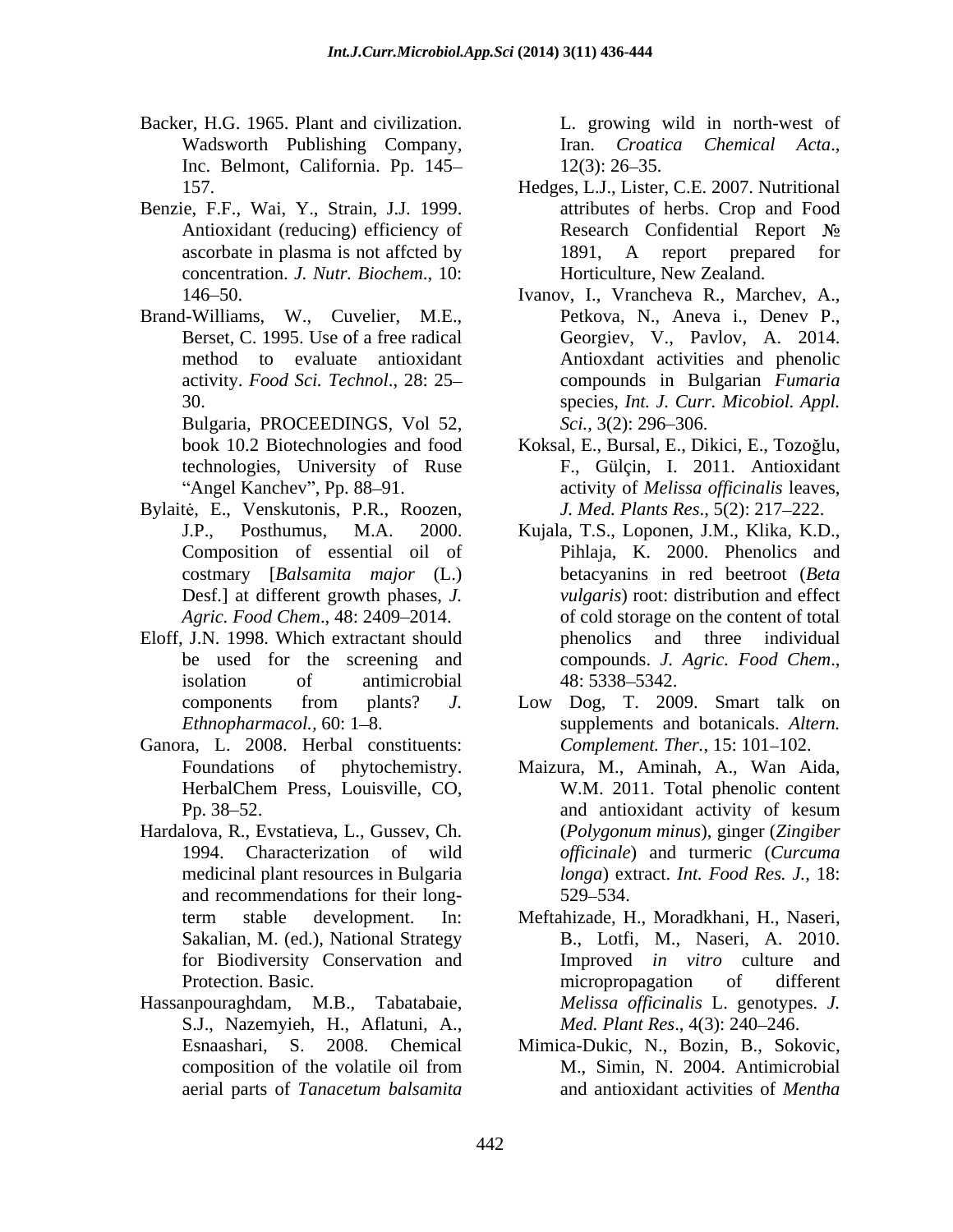oil. *J. Agric. Food Chem*., 52(9):

- Nickavar, B., Amin, B.G., Mehregan, B.N. Zagora, Forest Science, No 2.<br>2003. Quercetine, a major flavonol Re, R., Pellegrini, N., Proteggente, A.,
- Nikolova, M., Dzhurmanski, A. 2009. plants, XI Anniversary scientific
- Ozhatay, N. 2002. Diversity of bulbous monocots in Turkey with special
- Pandey, K., Rizvi, S. 2009. Plant 2012. Antibacterial Activity of Some
- biologically active substances in Italy.
- Petrova, A., Vladimirov, V. 2010. Balkan Biosystematics of Achillea  $311.$   $9(3): 361-400.$
- Prior, R. 2003. Fruits and vegetables in the Scalbert, A., Johnson, I., Saltmarsh, M.
- Prior, R.L., Wup X., Schaich, K. 2005. Stoilova, I., Krastanov, A., Stoyanova, A., Standardized methods for the Denev, P., Gargova, S. 2007. supplements. *J. Agric. Food Chem.*, *Chem.*, 102: 764–770.<br>53: 4290–4302.
- *officinalis* L. (Lamiaceae) essential Radanova, S. 2006. Floristic analysis of 2485 2489. the forest shelter belt of Stara the plant cover in the northern part of Zagora, Forest Science, No 2.
- aglycon from *Tanacetum balsamita* L. *Iran. J. Pharm. Res*., 2: 249 250. C.A. 1999. Antioxidant activity Evaluation of free radical scavenging cation decolorization assay. *Free*  capacity of extracts from cultivated Radic. Biol. Med., 26: 1231–1237. Re, R., Pellegrini, N., Proteggente, A., Pannala, A., Yang, M., Rice-Evans, applying an improved ABTS radical *Radic. Biol. Med., 26: 1231-1237.*
- conference, *Biotechnol. Biotechnol. Equip*., 23: 109–111. The *officinalis* L.: study of antioxidant Robeiro, M.A., Bernardo-Gil, M.G., Esquivel, M.M. activity in supercritical residues. *J. Supercrit. Fluids*, 21(1): 51–60.
- reference. Chromosome numbers. Sapundieva, T., Alexieva, I., Stoyanova, *Pure Appl. Chem.,* 47(4): 547–555. A., Merdzhanov, A., Popova, A. polyphenols as dietary antioxidants in human health and disease. *Oxid. Med. Cell. Longevity*, 2: 270 278. International (TFI-2012), Traditional Petkova, N., Vrancheva, R., Ivanov, I., foods: from culture, ecology and Denev, P., Pavlov, A., and diversity, to human health and Aleksieva, J. 2012. Analysis of potential for exploitation, Cesena, Sapundjieva, T., Alexieva, I., Stoyanova, A., Merdzhanov, A., Popova, A. 2012. Antibacterial Activity of Some Local Bulgarian Culinary Spices, poster in Traditional Food foods: from culture, ecology and diversity, to human health and potential for exploitation, Cesena, Italy.
	- tubers of Jerusalem artichoke Saukel, J., Anchev, M., Gou, Y.P., (*Helianthus tuberosus* L.), 50 years Food RDI International Scientific-<br>
	Goranova, V., Konakchiev, A., Practical Conference" Food, Lambrou, M., Nejati, S.,<br>Technologies & Health" Proceedings Rauchensteiner, F., Ehrendorfer, F. Book, 2012. 2003. Comments on the endemics in the Bulgarian flora, (Asteraceae-Anthemideae) in *Phytologia Balcanica*, 16(2): 293 Saukel, J., Anchev, M., Gou, Y.P.,<br>Vitkova, A., Nedelcheva, A.,<br>Goranova, V., Konakchiev, A.,<br>Lambrou, M., Nejati, S.,<br>Rauchensteiner, F., Ehrendorfer, F.<br>2003. Comments on the Biosystematics of *Achillea* (Asteraceae-Anthemideae) in Bulgaria, *Phytologia Balcanica*. 9(3): 361 400.
	- prevention of cellular oxidative 2005. Polyphenols: antioxidants and damage. *Am. J. Clin. Nutr.*, beyond. *Am. J. Clin. Nutr.*, 78(suppl): 570S–578S. 81(Suppl): 215S–217S. Scalbert, A., Johnson, I., Saltmarsh, M. 2005. Polyphenols: antioxidants and beyond. *Am. J. Clin. Nutr.*,<br>81(Suppl): 215S–217S.
	- Standardized methods for the Deney, P., Gargova, S. 2007. determination of antioxidant capacity Antioxidant activity of a ginger and phenolics in foods and dietary extract (*Zingiber officinale*). *Food Chem.*, 102: 764–770.